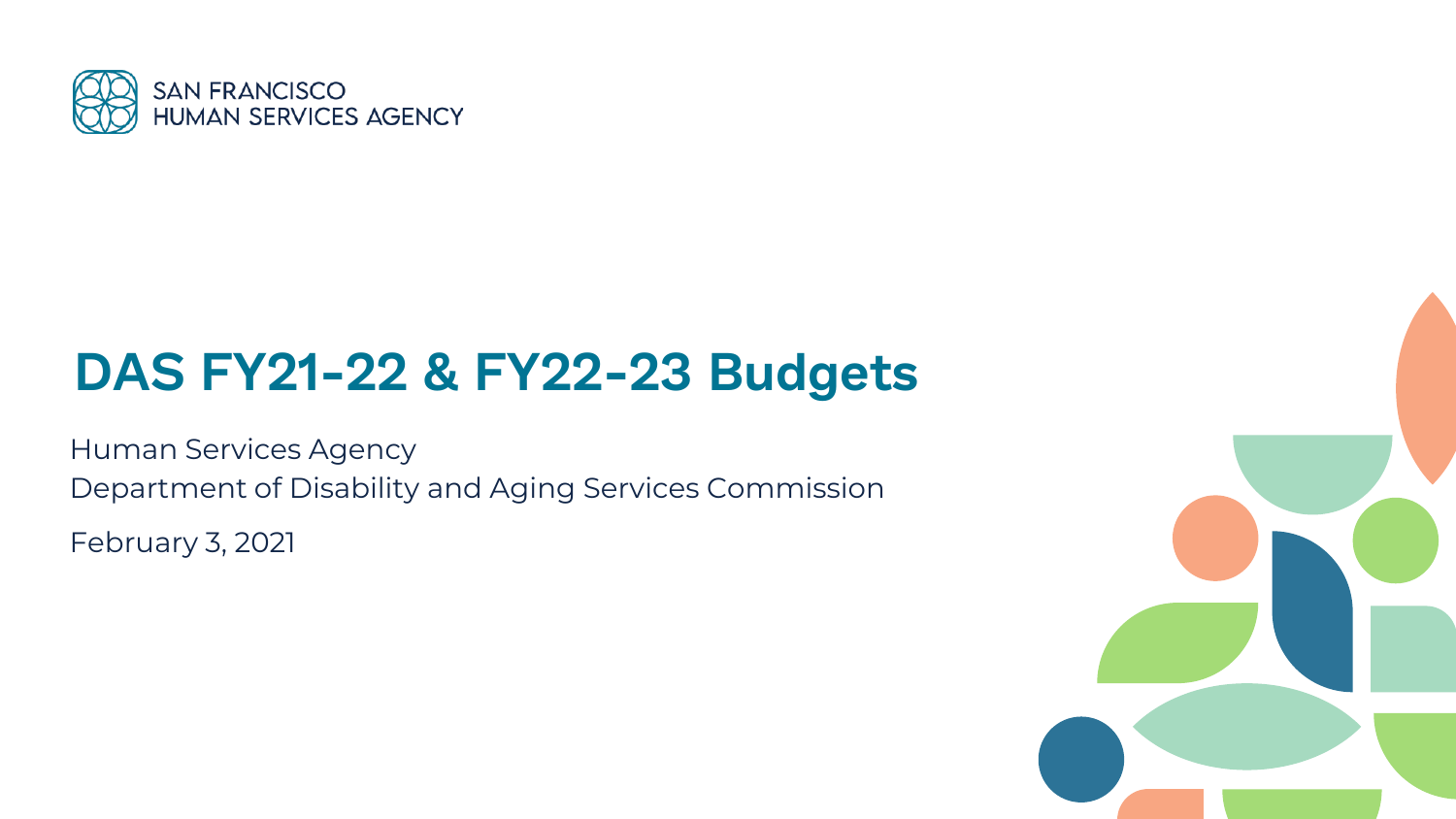# **Budget Process**

- Mayor's Budget
	- o Departments to reduce ongoing General Fund budgets by 7.5% in both FY21-22 and FY22-23
	- <sup>o</sup> For HSA, this translates into reductions of:
		- \$7,328,543 in FY21-22
		- \$7,328,543 in FY22-23
- State Budget
	- o Growth in CalFresh, IHSS Admin, and Medi-Cal allocations sufficient to meet target
- Agency Budget
	- <sup>o</sup> Maintain critical client aid and services
	- <sup>o</sup> Repurpose existing vacancies/funds to meet new needs

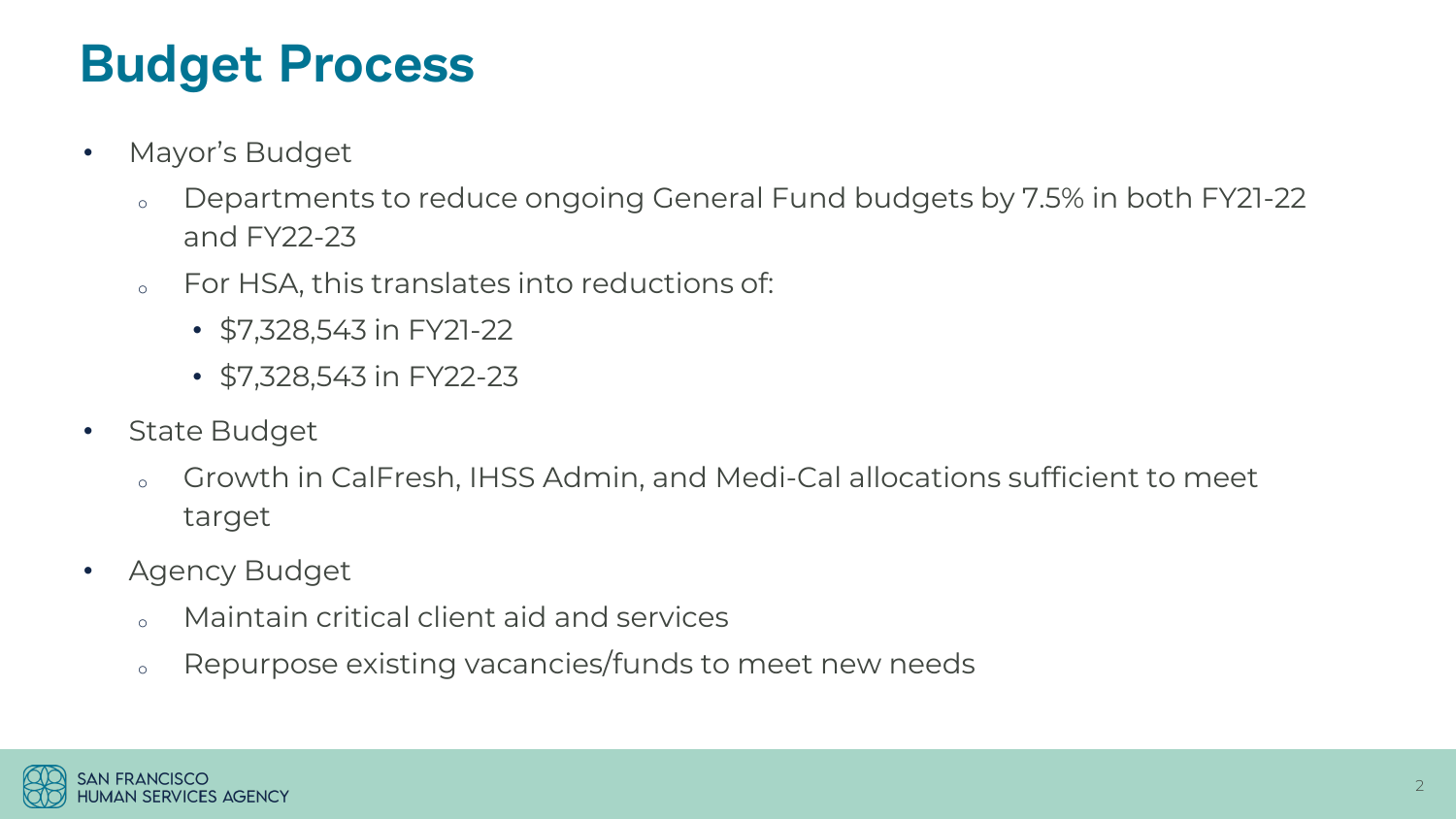### **DAS FY20-21 Original Budget by Program \$435 M**

## **DAS FY21-22 Proposed Budget by Program \$407 M**



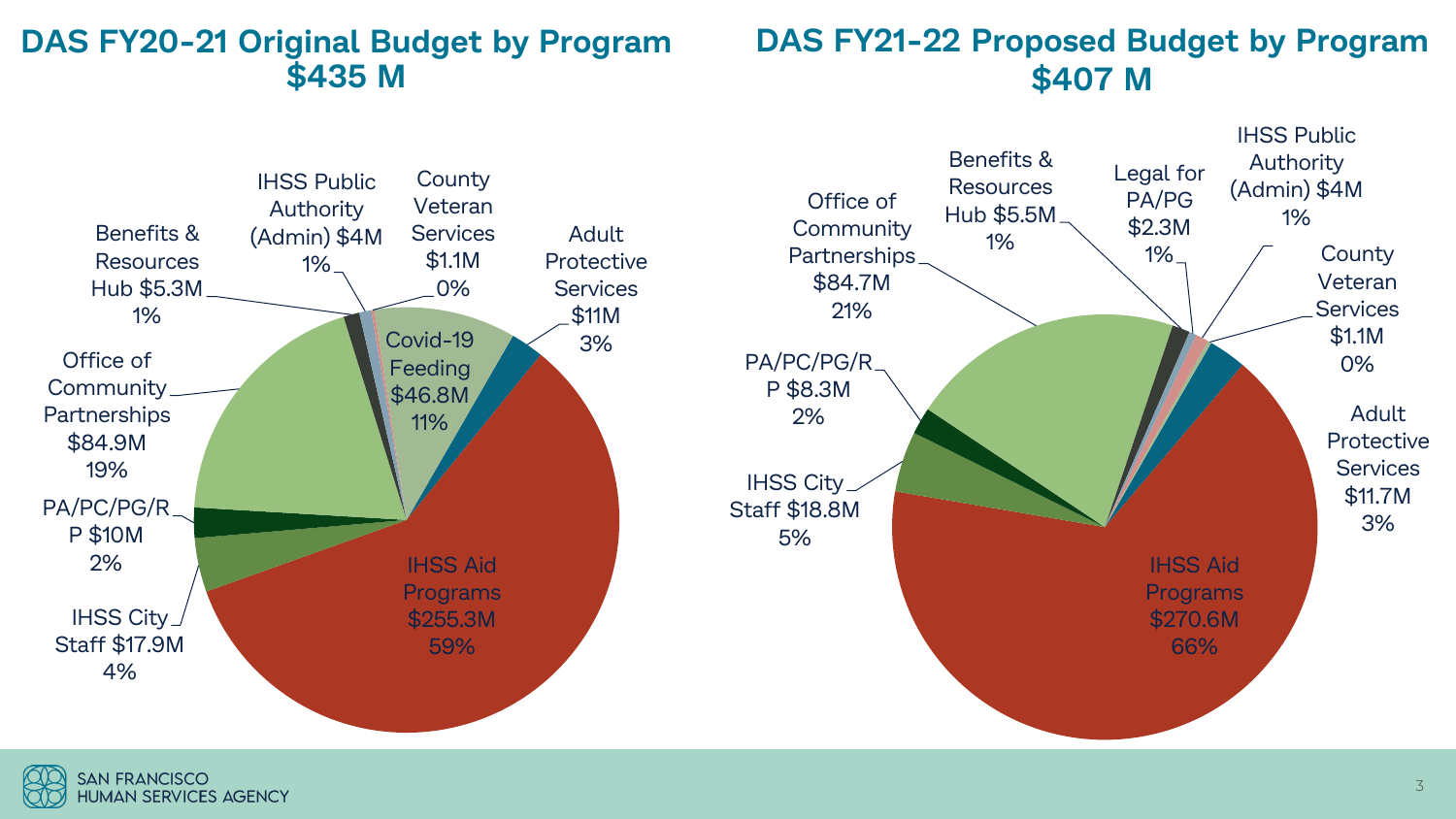

## **DAS FY20-21 Original Budget by Source \$435 M**

#### **DAS FY21-22 Proposed Budget by Source \$407 M**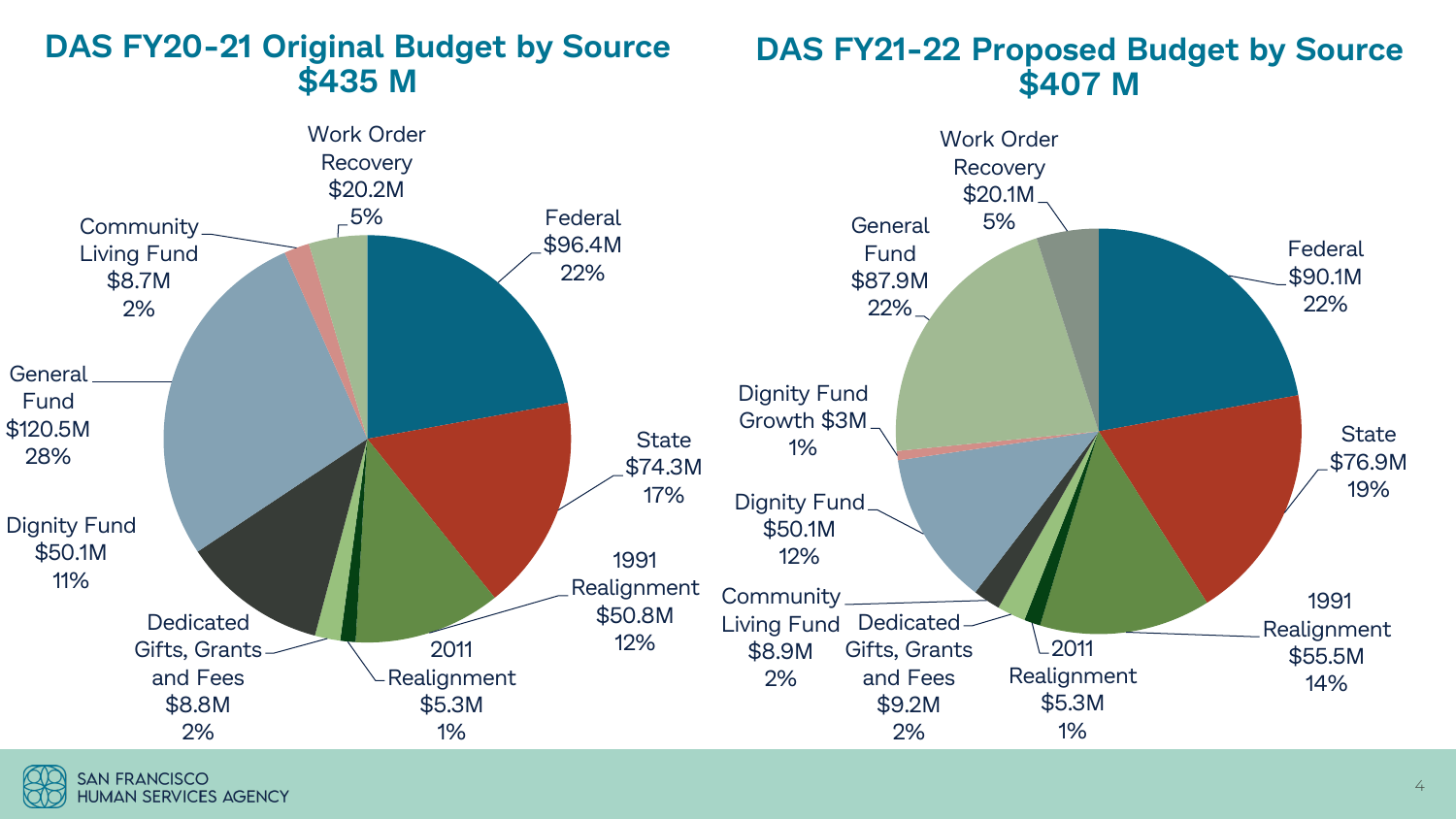### **DAS FY20-21 Original Budget by Category \$435 M**

#### **DAS FY21-22 Proposed Budget by Category \$407 M**

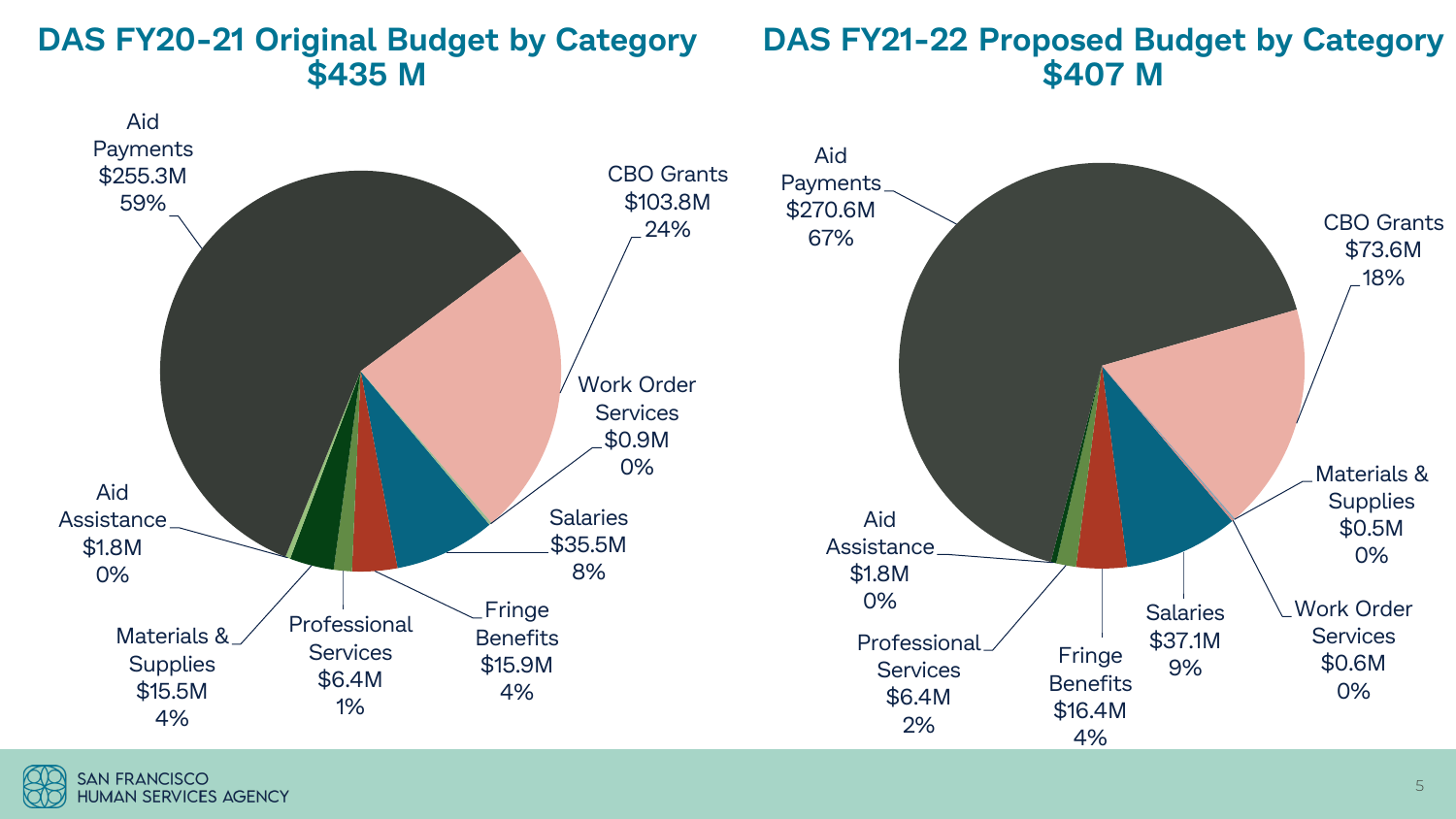# **IHSS**

- The City's MOE is projected to be \$144.7 M in FY20-21
	- Reflects that the IHSS Worker wage increase was delayed temporarily due to the pandemic and difficult FY20-21 budget,
	- Assuming the proposed wage increases can be implemented, it will grow:
		- +\$9.6 M in FY 21-22 to \$154.3 M
		- +\$12.9 M in FY 22-23 to \$167.2 M

|                    | <b>September</b><br>1, 2020 | <b>February 1,</b><br>2021 | <b>July 1, 2021</b> | <b>July 1, 2022</b> |
|--------------------|-----------------------------|----------------------------|---------------------|---------------------|
| <b>IHSS Worker</b> | $$17.25$ per                | \$17.50 per                | \$18.00 per         | \$18.75 per         |
| Wage               | hour                        | hour                       | hour                | hour                |

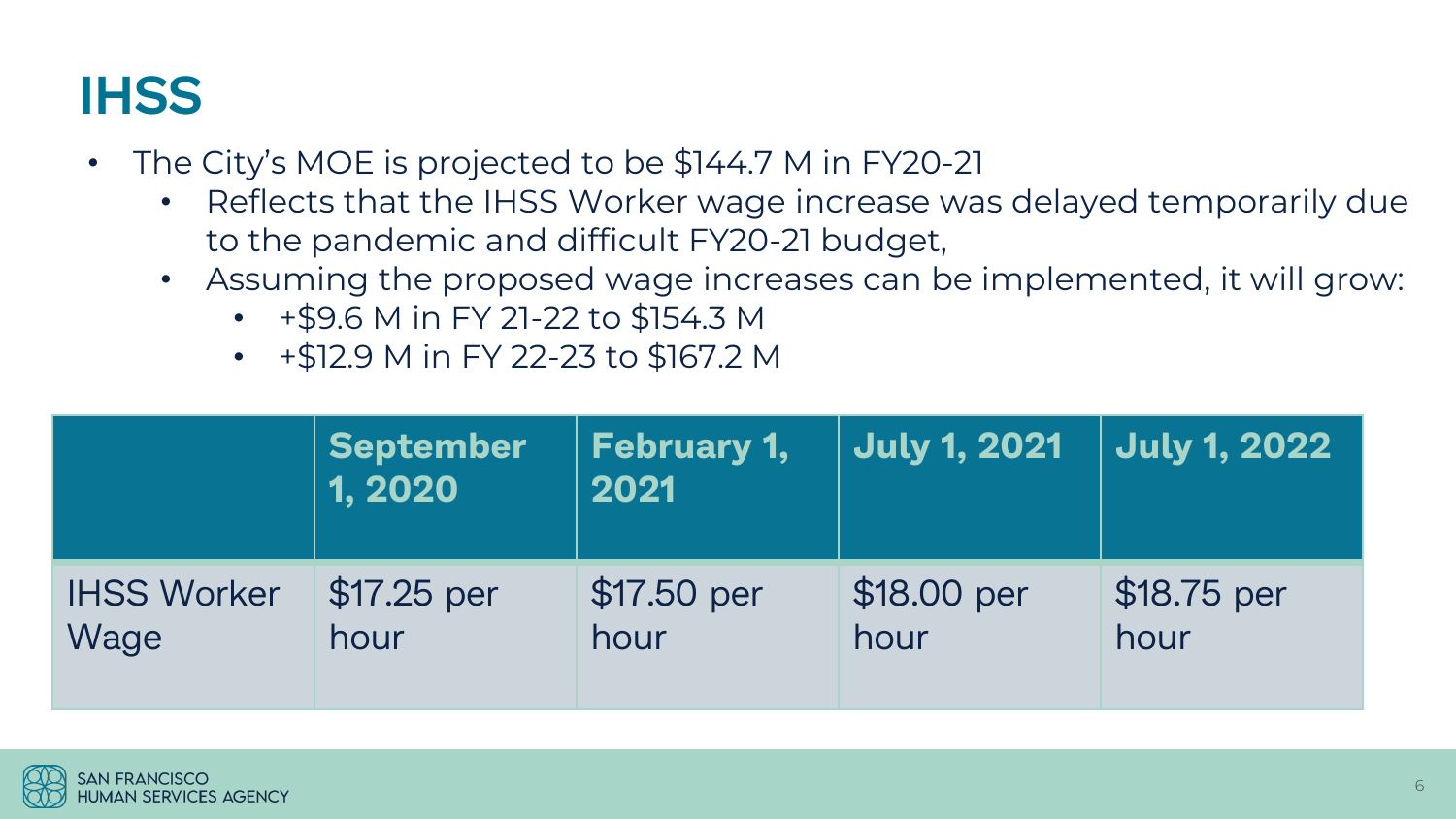# **Covid-19 Feeding**

- Continue to serve a heightened number of older and disabled San Franciscans through the DAS nutrition network
- Isolation and Quarantine Helpline will continue to deliver meals and groceries
- Community-based food supports
	- San Francisco-Marin Food Bank
	- o Targeted community programs in the Mission and Chinatown
- Temporary positions to support community-based initiatives through FY21-22

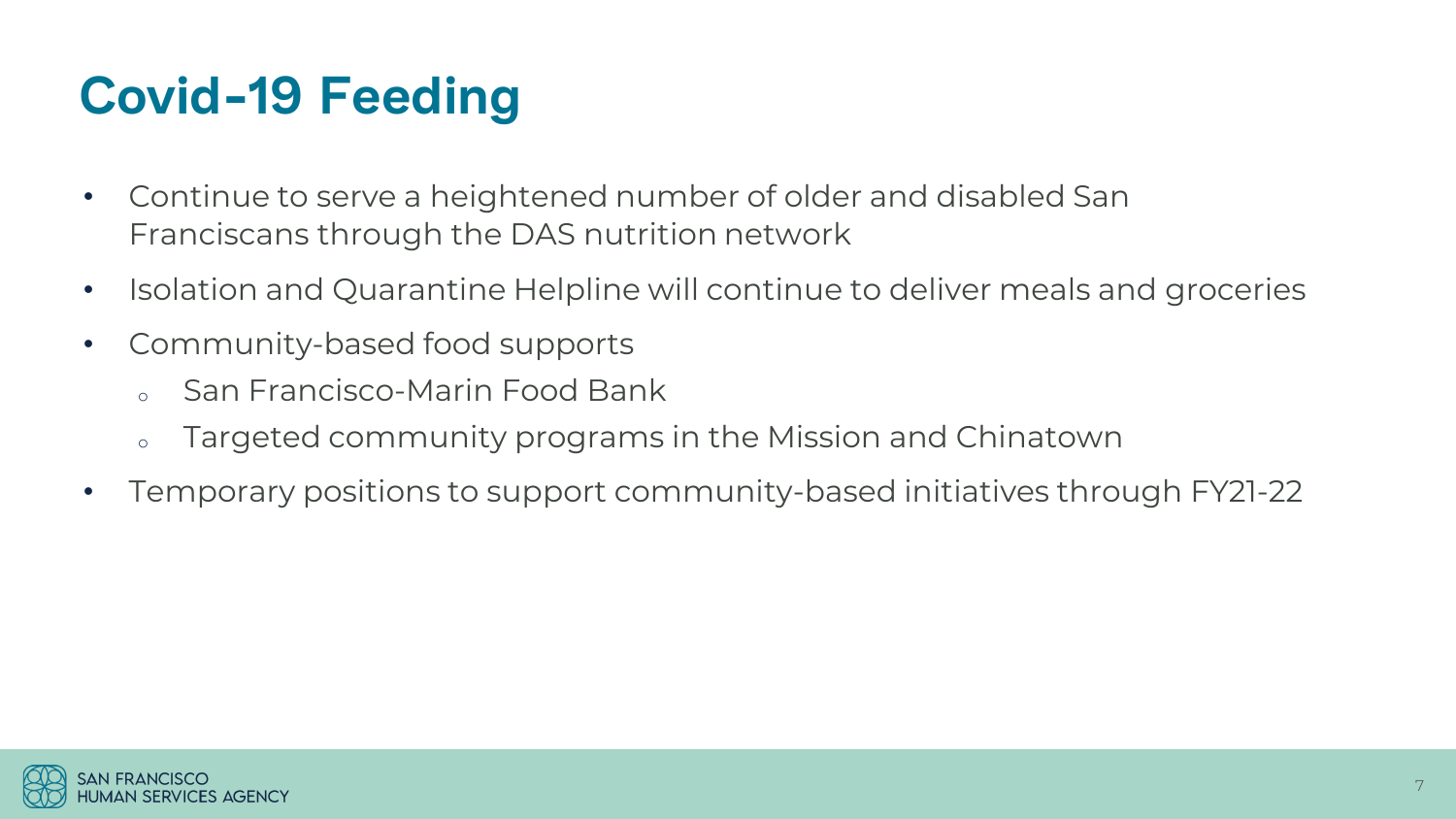## **Initiatives**

- Due to its projected General Fund deficit of \$411 million, the City may forego the annual \$3 million in Dignity Fund growth in FY21-22
	- o If growth is added, a portion may be needed to support CODB increase
	- <sup>o</sup> FY21-22 Community Needs Assessment and FY22-23 Service and Allocation Plan
- Disability Cultural Center
	- Workgroup will identify gaps, needs, and desires for a successful launch
- Online Resource Directory
	- o BRH funded as a designated Aging and Disability Resource Connection; DAS uniquely equipped to develop one-stop tool for older and disabled adult resources
- Reframing Aging Phase 2
	- <sup>o</sup> Build on previous campaign, addresses internalized ageism and ableism

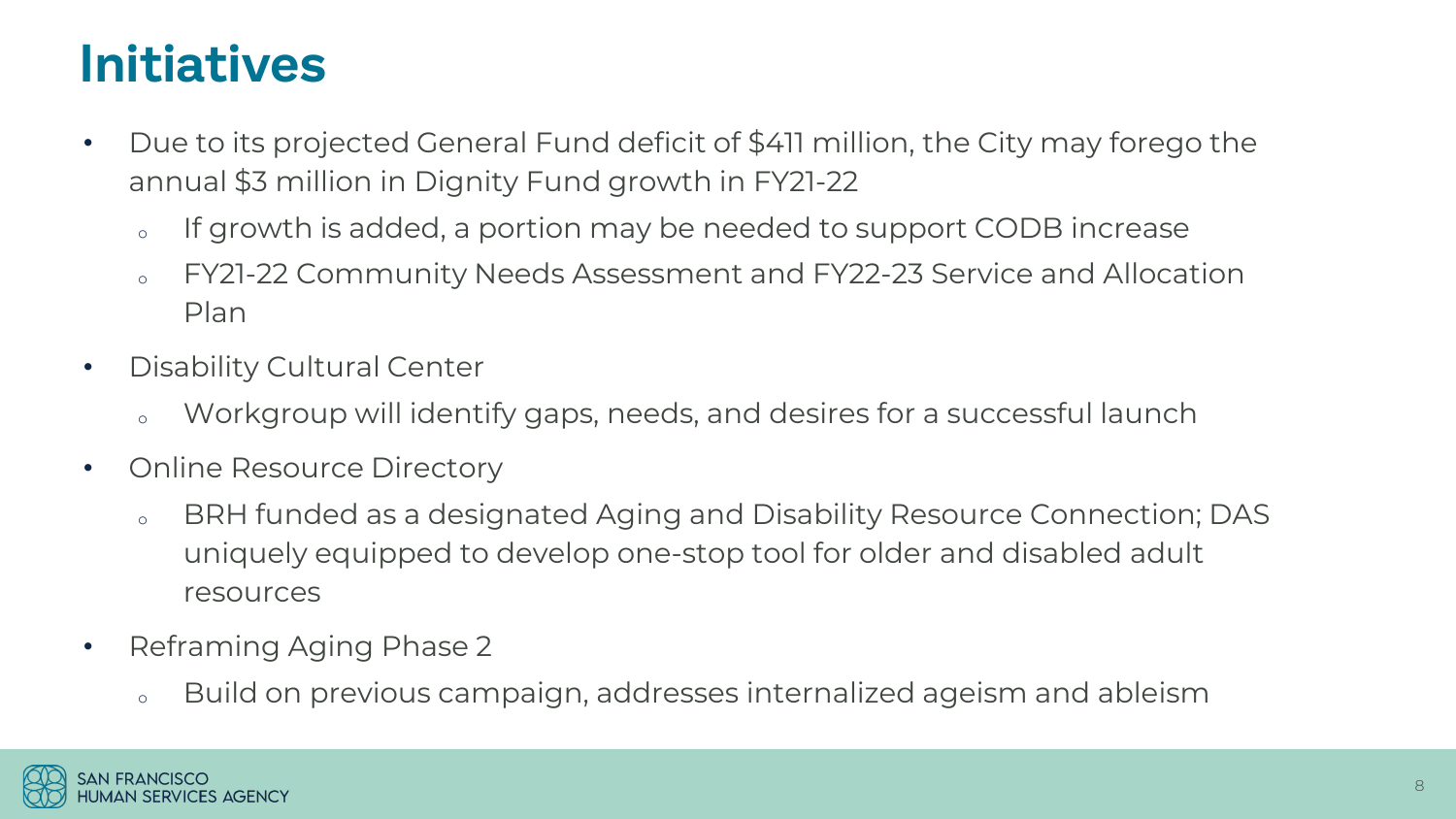# **Position Changes**

- 5 substitutions
	- <sup>o</sup> Align positions with current departmental uses
	- o Increase operational efficiency and effectiveness of client services
- Reassign 24 positions internally
	- o Reflect how positions are funded and/or in which division work is performed
	- o New budgetary structure for the legal unit supporting guardianship and public administrator programs